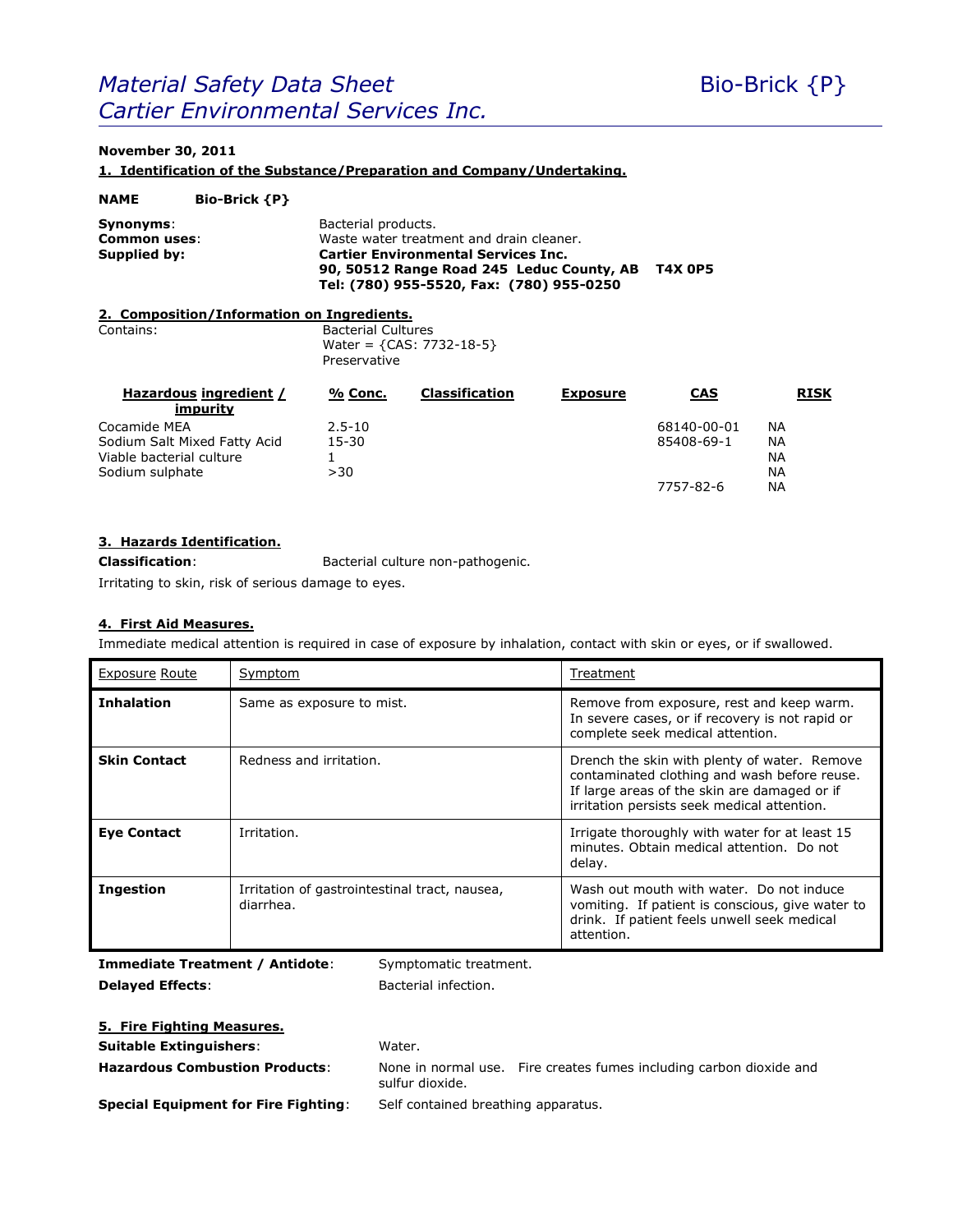٦

| 6. Accidental Release Measures.                                                                                                                                                                                                                                    |                                                                                                                 |  |  |  |  |
|--------------------------------------------------------------------------------------------------------------------------------------------------------------------------------------------------------------------------------------------------------------------|-----------------------------------------------------------------------------------------------------------------|--|--|--|--|
| <b>Personal Precautions:</b>                                                                                                                                                                                                                                       | Wear appropriate PPE - See Section 8.                                                                           |  |  |  |  |
| <b>Environmental Precautions:</b>                                                                                                                                                                                                                                  | The bacteria and carriers are naturally occurring and should not pose an<br>environmental risk.                 |  |  |  |  |
| <b>Clean up Procedure:</b><br>Vacuum or sweep up avoiding generation of mist. Place in suitable labeled<br>containers and hold for waste disposal. Wash spill site with water. If<br>bacterial contamination is an issue use chlorine to kill the bacillus spores. |                                                                                                                 |  |  |  |  |
| 7. Handling & Storage.                                                                                                                                                                                                                                             |                                                                                                                 |  |  |  |  |
| <b>Handling</b>                                                                                                                                                                                                                                                    | Ventilation: Good general ventilation.                                                                          |  |  |  |  |
|                                                                                                                                                                                                                                                                    | Recommended procedures & equipment: avoid creating mist.                                                        |  |  |  |  |
| Storage                                                                                                                                                                                                                                                            | 0 deg C to 40 deg C for product viability only.<br>Temperature range:                                           |  |  |  |  |
|                                                                                                                                                                                                                                                                    | Humidity range: all.                                                                                            |  |  |  |  |
| Keep away from:                                                                                                                                                                                                                                                    | See Section 10.                                                                                                 |  |  |  |  |
| Suitable storage Media:                                                                                                                                                                                                                                            | Original container with closed lid.                                                                             |  |  |  |  |
| Precautions against static discharge: recommended.                                                                                                                                                                                                                 |                                                                                                                 |  |  |  |  |
|                                                                                                                                                                                                                                                                    |                                                                                                                 |  |  |  |  |
| 8. Exposure Controls/Personal Protection.                                                                                                                                                                                                                          |                                                                                                                 |  |  |  |  |
| <b>Exposure standards:</b>                                                                                                                                                                                                                                         |                                                                                                                 |  |  |  |  |
| Component                                                                                                                                                                                                                                                          | LTEL (8h TWA)<br>STEL (15 mins)<br><b>Type</b>                                                                  |  |  |  |  |
| None                                                                                                                                                                                                                                                               |                                                                                                                 |  |  |  |  |
| <b>Personal Protective Equipment:</b>                                                                                                                                                                                                                              |                                                                                                                 |  |  |  |  |
| <b>Respiratory:</b><br>None.                                                                                                                                                                                                                                       |                                                                                                                 |  |  |  |  |
| Hand:                                                                                                                                                                                                                                                              | Wash hands after use. Gloves recommended.                                                                       |  |  |  |  |
| Eye:                                                                                                                                                                                                                                                               | Safety glasses or goggles recommended.                                                                          |  |  |  |  |
| Skin:                                                                                                                                                                                                                                                              | Wash after exposure. Overalls and boots recommended.                                                            |  |  |  |  |
| environmental protection act.                                                                                                                                                                                                                                      | <b>Environmental Controls:</b> Users should be aware of environmental considerations and their duties under the |  |  |  |  |
|                                                                                                                                                                                                                                                                    | Hygiene Measures: Always wash thoroughly after handling chemicals.                                              |  |  |  |  |
| 9. Physical & Chemical Properties.                                                                                                                                                                                                                                 |                                                                                                                 |  |  |  |  |
| Appearance                                                                                                                                                                                                                                                         | Solid, block                                                                                                    |  |  |  |  |
| Odor                                                                                                                                                                                                                                                               | None                                                                                                            |  |  |  |  |

| <b>Appearance</b>                | Solid, block                                                   |
|----------------------------------|----------------------------------------------------------------|
| Odor                             | None                                                           |
| рH                               | Not Applicable                                                 |
| <b>Boiling Point/range</b>       | Not Applicable                                                 |
| <b>Melting Point/range</b>       | $51 - 53$ C                                                    |
| <b>Flash point</b>               | Not Applicable                                                 |
| <b>Flammability</b>              | Not flammable under normal conditions of storage and handling. |
| <b>Auto-ignition temperature</b> | Not Applicable                                                 |
| <b>Explosive limits</b>          | Not Applicable                                                 |
| <b>Oxidizing Properties</b>      | None                                                           |
| <b>Vapour Pressure</b>           | Not Applicable                                                 |
| <b>Relative density</b>          | Not Applicable                                                 |
| Solubility in water              | <b>Dissolves</b>                                               |
| Solubility in solvent            | Not Applicable                                                 |
| <b>Partition coefficient</b>     | Not Applicable                                                 |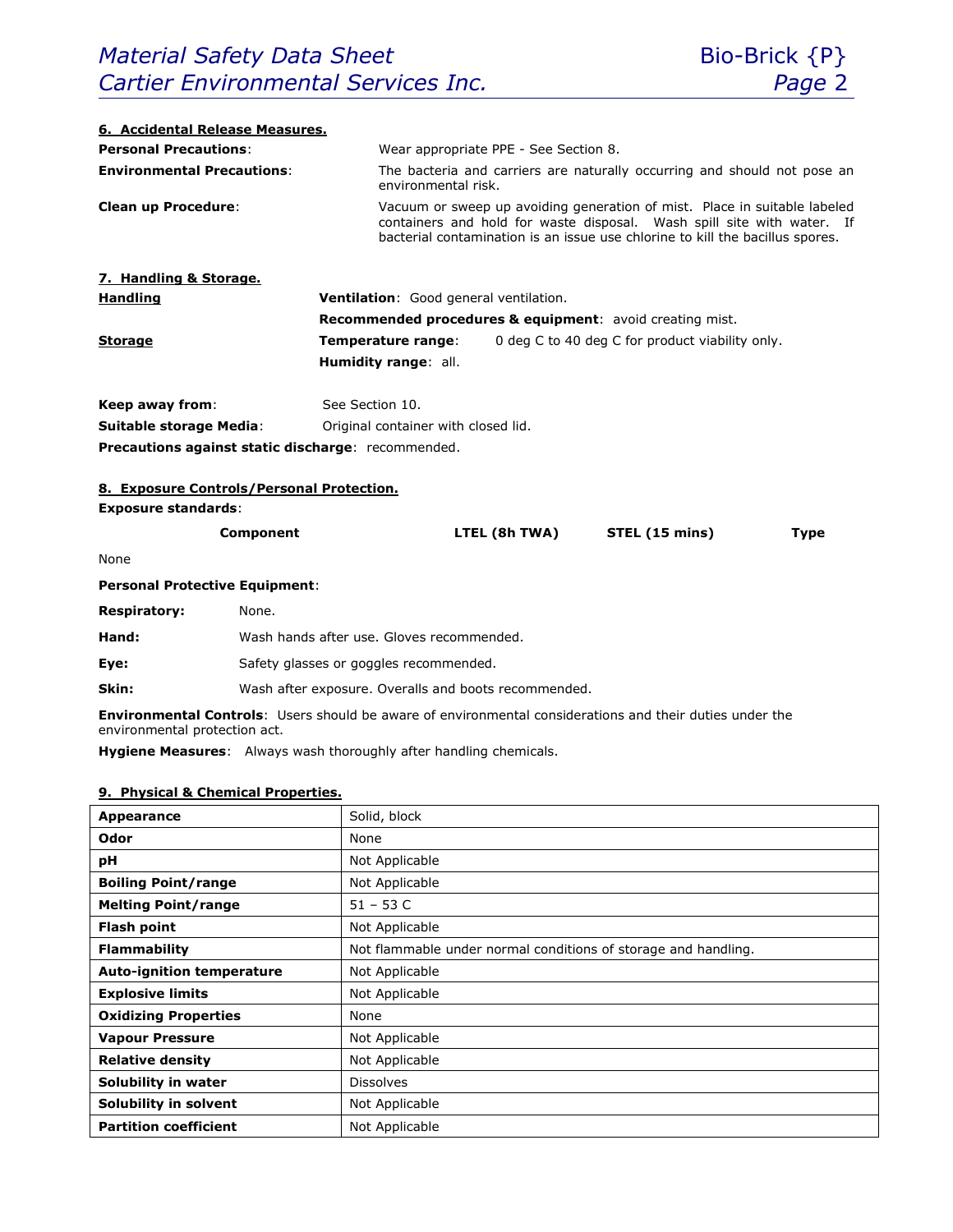# *Material Safety Data Sheet* Bio-Brick {P} *Cartier Environmental Services Inc. Page* 3

**E.C. No** N/A

**Additional labeling**:



| <b>Viscosity</b>                                                                                                   | Not Applicable                                                                                                                                                                                                                                                                                                                                        |  |
|--------------------------------------------------------------------------------------------------------------------|-------------------------------------------------------------------------------------------------------------------------------------------------------------------------------------------------------------------------------------------------------------------------------------------------------------------------------------------------------|--|
| <b>Vapour density</b><br>Not Applicable                                                                            |                                                                                                                                                                                                                                                                                                                                                       |  |
| <b>Evaporation rate</b>                                                                                            | Not Applicable                                                                                                                                                                                                                                                                                                                                        |  |
| Conductivity                                                                                                       | Not Applicable                                                                                                                                                                                                                                                                                                                                        |  |
|                                                                                                                    |                                                                                                                                                                                                                                                                                                                                                       |  |
| 10. Stability & Reactivity.                                                                                        |                                                                                                                                                                                                                                                                                                                                                       |  |
| Stability:                                                                                                         | Stable under normal storage and handling conditions.                                                                                                                                                                                                                                                                                                  |  |
| <b>Conditions to avoid:</b>                                                                                        | Avoid contact with oxidizing chemicals.                                                                                                                                                                                                                                                                                                               |  |
| <b>Materials to avoid:</b>                                                                                         | Acids and Alkalies may inactivate the bacterial cultures.                                                                                                                                                                                                                                                                                             |  |
| <b>Hazardous decomposition products:</b>                                                                           | Oxides of carbon and sulfur.                                                                                                                                                                                                                                                                                                                          |  |
|                                                                                                                    |                                                                                                                                                                                                                                                                                                                                                       |  |
| 11. Toxicological Information.<br><b>LD</b> <sub>LO</sub>                                                          | Toxological effects: Low Acute oral toxicity although ingestion will cause irritation of the gastrointestinal tract and<br>may result in nausea and diarrhea. May cause mild mechanical irritation to eyes, skin and mucous membranes. May<br>cause irritation from allergic reaction, especially to people that have a history of allergic reaction. |  |
|                                                                                                                    |                                                                                                                                                                                                                                                                                                                                                       |  |
| Greater than 2000 mg/kg<br>$LD_{50}$                                                                               | skin-rabbit<br>oral-rat                                                                                                                                                                                                                                                                                                                               |  |
|                                                                                                                    |                                                                                                                                                                                                                                                                                                                                                       |  |
| 12. Ecological Information.<br><b>Environmental Effects:</b>                                                       | Minimal impact under normal conditions of use and storage. The bacterial<br>cultures are naturally occurring soil type organisms.<br>The other<br>components are unlikely to bio-accumulate and bio-degradable.                                                                                                                                       |  |
| <b>Mobility:</b>                                                                                                   | Disperses in water.                                                                                                                                                                                                                                                                                                                                   |  |
| Degradability:                                                                                                     | Contents are bio-degradable.                                                                                                                                                                                                                                                                                                                          |  |
| <b>Bio-accumulative potential:</b>                                                                                 | Not likely.                                                                                                                                                                                                                                                                                                                                           |  |
| <b>Aquatic Toxicity:</b>                                                                                           | Not known.                                                                                                                                                                                                                                                                                                                                            |  |
|                                                                                                                    |                                                                                                                                                                                                                                                                                                                                                       |  |
| 13. Disposal Considerations.                                                                                       |                                                                                                                                                                                                                                                                                                                                                       |  |
| Substance:                                                                                                         | Via an authorized waste disposal contractor to an approved waste disposal<br>site, observing all local and national regulations.                                                                                                                                                                                                                      |  |
| <b>Container:</b>                                                                                                  | As substance.                                                                                                                                                                                                                                                                                                                                         |  |
| 14. Transport Information.                                                                                         | Not regulated for transport.                                                                                                                                                                                                                                                                                                                          |  |
| UN number<br><b>Primary Hazard</b><br><b>Packing Group</b><br><b>H.I. Number</b><br><b>Proper Shipping name</b>    | Class<br><b>Subsidiary Hazard</b><br><b>Emergency Action Code</b><br><b>Marine Pollutant</b><br>Waste water treatment compounds, bacterial culture.                                                                                                                                                                                                   |  |
| 15. Regulatory Information.<br><b>Label Name</b><br><b>Symbols</b><br><b>Risk Phrases</b><br><b>Safety Phrases</b> | Bio-Brick $\{P\}$<br>no risk or safety phrases stipulated<br>no risk or safety phrases stipulated<br>no risk or safety phrases stipulated                                                                                                                                                                                                             |  |

**Use of this material may be governed by the following regulations:** (users are advised to consult these regulations for further information). The information contained in this data sheet does not constitute an assessment of workplace risks.